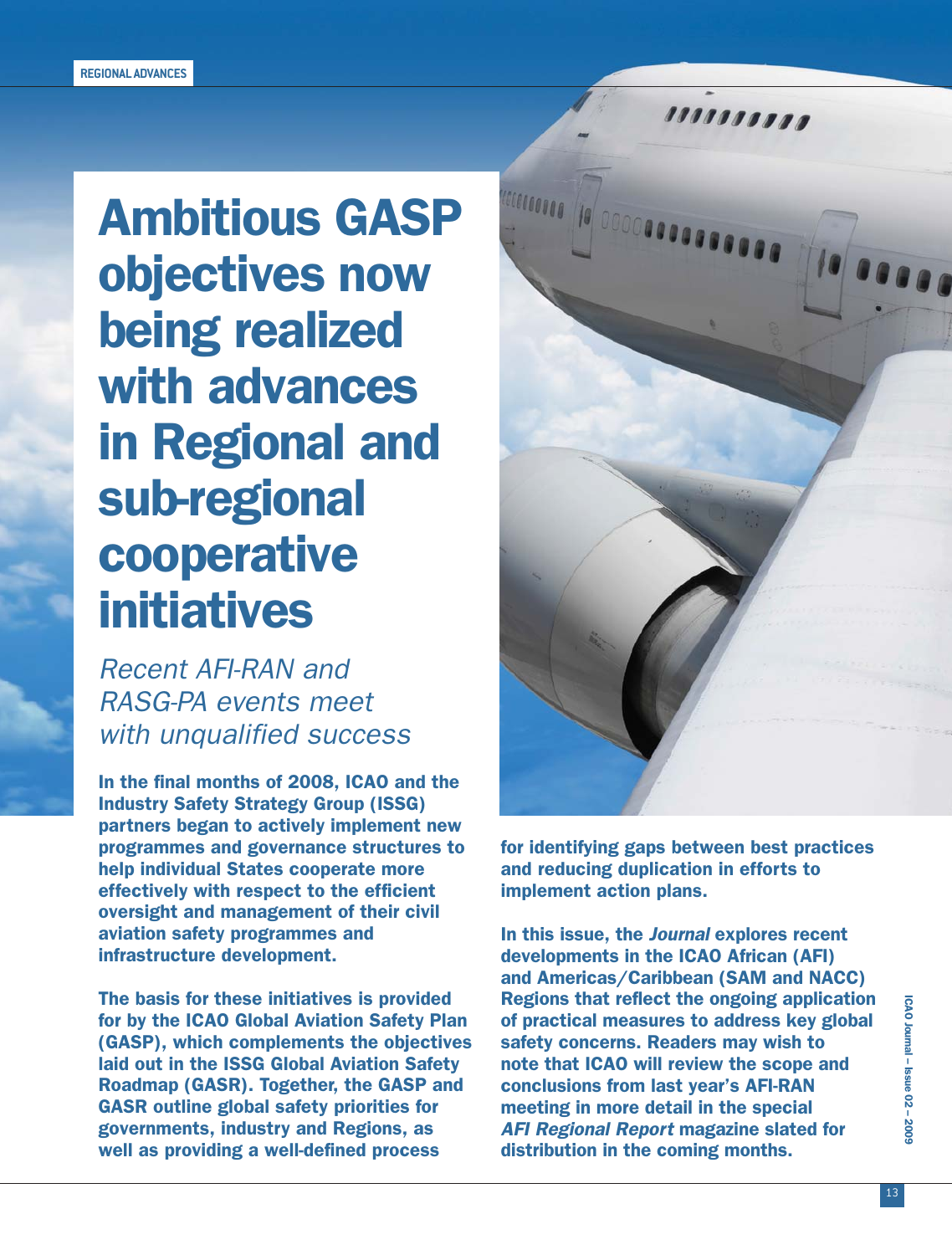Two of the most important recent developments with respect to the global objectives contained in the ICAO GASP occurred late in 2008. This progress was achieved in the African (AFI) and Americas/Caribbean (NACC/SAM) Regions respectively.

In the AFI Region, GASP/GASR efforts were moved forward with tremendous success at the Africa/Indian Ocean Regional Air Navigation (AFI-RAN) meeting on aviation safety and efficiency, held in Durban, South Africa last November. This event developed a blueprint for creating new Regional cooperation initiatives among various sub-regional bodies that have been operating under the auspices of ICAO's Cooperation Development of Operation Safety and Continuing Airworthiness Programmes (COSCAPs).

The AFI-RAN results built on the efforts of recent workshops and meetings that were held in: Addis Ababa, Ethiopia; Abuja, Nigeria; Maputo, Mozambique; Ouagadougou, Burkina Faso; and Arusha, Uganda; among others. The event helped to highlight how civil aviation responsibilities, especially with respect to effective safety oversight and the implementation of more advanced air navigation infrastructure, can be extremely expensive for many States to assume individually. It's currently estimated, for example, that some 75 percent of AFI States are not capable of assembling the resources required to be able to develop and manage an effective and sustainable civil aviation safety oversight system.

Captain Haile Belai, ICAO's Chief of the AFI Implementation Programme which was established to give effect to ICAO's broader AFI Plan, noted in a recent Journal interview that many of these smaller AFI States only experience a few departures on a daily basis, while larger countries—even those with many millions of inhabitants—may similarly only witness 20 or 30 daily departures.

In all of these instances, civil aviation activities are simply not yet at a threshold whereby they can generate the volume of ancillary revenue which is suitable, on a State-by-State basis, to cover the costs of the comprehensive resources that are required for effective safety programmes. In an era when even a single accident investigation can incur costs in the tens of millions of dollars, the need for these types of cooperative Regional programmes becomes very clear, very quickly.

"The establishment of the new AFI and Pan American initiatives is reflective of an increasing trend towards the Regionalization of international civil aviation safety initiatives. States throughout the world are finding that by pooling their aviation expertise and resources they can achieve real safety improvements in a timely and sustainable fashion through international cooperation," remarked Roberto Kobeh González, President of the ICAO Council.

In the Americas and Caribbean, the inaugural meeting of the Regional Aviation Safety Group – Pan America (RASG–PA), held late in 2008 in Costa Rica, brought together stakeholders from States, industry, and global and regional organizations representing a new and truly hemispheric level of coordination. The event established RASG-PA as the key forum in the hemisphere to address safety risks in line with the GASR and will serve to ensure harmonization and coordination of safety risk mitigation efforts taken in the North American, Central American, Caribbean and South American regions.

"The event set the stage for collaboration among the stakeholders to reduce aviation safety hazards," began ICAO NACC Regional Director, Loretta Martin. "In the 21<sup>st</sup> century, access to safe flights should be a basic right of citizens everywhere, but this right can only be effectively extended when all stakeholders work together on the most significant challenges—especially those related to aviation safety. The RASG-PA brought together industry, international and regional organizations, and Civil Aviation Authority (CAA) stakeholders, building on the work reflected in the Roadmap and GASP as well as new safety data that had been presented and assessed in recent workshops."

RASG-PA planning focuses on eliminating the duplication of efforts and reducing human resource and financial expenditures, which are extremely limited in the South/Central American and Caribbean Regions. All participating stakeholders will be looking for alternative funding sources from organiza-

#### **ISSG GLOBAL AVIATION SAFETY ROADMAP: 12 FOCUS AREAS**

The ISSG's members include: the International Air Transport Association (IATA); Airbus; Boeing; Airports Council International (ACI); the Civil Air Navigation Services Organization (CANSO); the Flight Safety Foundation (FSF); and the International Federation of Air Line Pilots Associations (IFALPA). ICAO was also an active and essential participant throughout the ISSG's Roadmap development activities.

#### Focus areas for States:

- 1. Inconsistent application of international (ICAO) Standards.
- 2. Inconsistent regulatory oversight.
- 3. Impediments to the reporting of errors and incidents.
- 4. Ineffective incident and accident investigation.

#### For Regions:

5. Inconsistent coordination of Regional programmes.

### For Industry:

- 6. Impediments to reporting and analyzing errors and incidents.
- 7. Inconsistent application of Safety management Systems (SMS).
- 8. Inconsistent compliance with regulatory requirements.
- 9. Inconsistent adoption of industry best practices.
- 10. Non-alignment of industry safety strategies.
- 11. Insufficient number of qualified personnel.
- 12. Gaps in the employment of technology to enhance safety.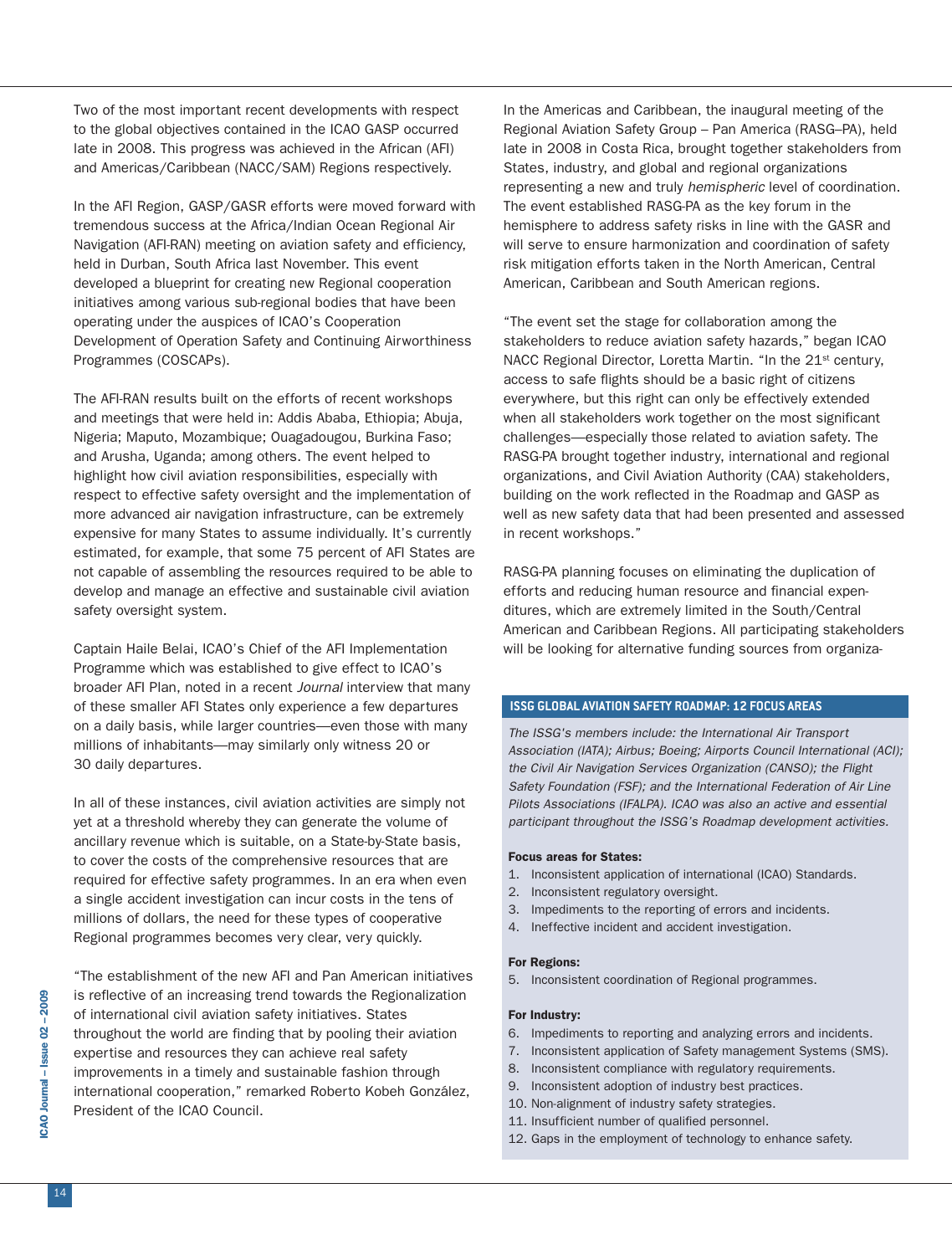

<sup>"</sup> The Regional Aviation Safety Group-Pan America—will focus on eliminating duplicated efforts and reducing human resource and financial expenditures, which are extremely limited in this Region. All participating stakeholders will be looking for alternative funding sources from organizations that have a clear stake in reducing aviation safety risks in the area, thereby reducing the need to rely solely on States for funding initiatives."

> Loretta Martin, ICAO NACC Regional Director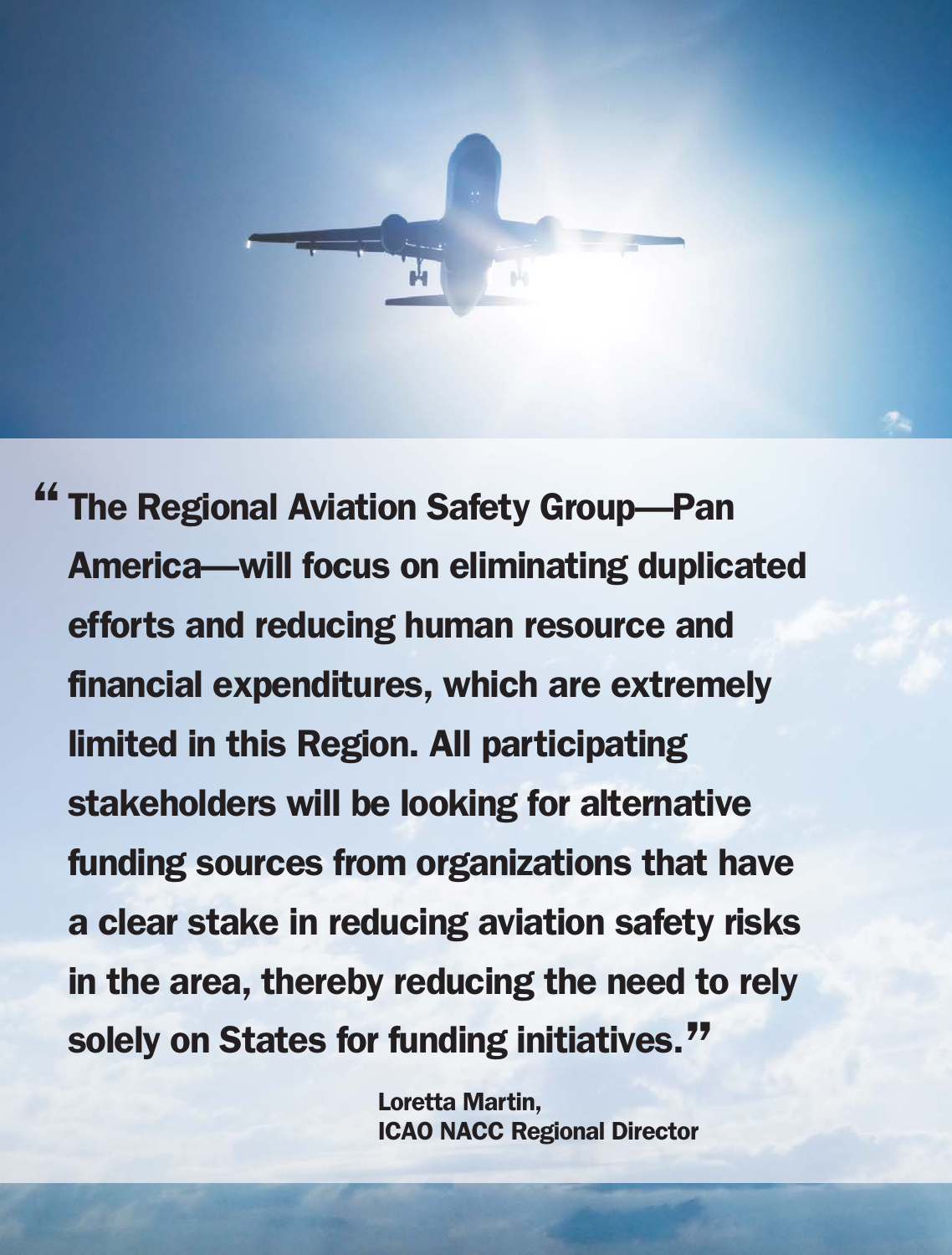tions that have a clear stake in reducing aviation safety risks in the area, thereby reducing the need to rely solely on States for funding.

The ISSG Roadmap and ICAO GASP require that all stakeholders follow a logical process to address 12 focus areas attributable to States, Regions, and industry, respectively, so that the Regions will always invest their energy in the most critical areas (see ISSG sidebar, page 14). The Roadmap provides metrics through explicit projects that enable managed improvement and channels efforts through existing mechanisms—not new bureaucracies.

Industry participation in the Roadmap is essential and includes airlines, operators, airports, ANSPs, Maintenance and Repair Organizations (MROs) and manufacturers. Martin commented on the usefulness of having the Roadmap's focus areas clearly indentified as the RASG-PA membership joins together to tackle their agenda.

"My own observation has been that, even though there is some degree of overlap under current safety and development regimens, certain gaps nonetheless remain—for instance between air navigation and flight safety activities," continued Martin. "The RASG-PA will help to minimize these and other deficiencies by concentrating on the Roadmap's 12 focus areas."

A number of ICAO Member State officials were elected at the RASG-PA meeting to serve as members on its Executive Steering Committee (ESC).

Lt. Col. Oscar Derby, Director General of the Jamaica Civil Aviation Authority, was elected as the RASG-PA's first Chairman, and other State aviation dignitaries from Brazil, Costa Rica, Chile and the U.S. will serve as Vice-Chairmen of RASG-PA and the ESC.

International organizations, including the International Air Transport Association (IATA), Airports Council International



Attendees of the ground-breaking Regional Aviation Safety Group – Pan America (RASG-PA) meeting in Costa Rica, November 2008. While addressing the ICAO, State, aviation stakeholder and industry participants, ICAO Council President Roberto Kobeh González noted that:

"The establishment of the new AFI and Pan American initiatives is reflective of an increasing trend towards the regionalization of international civil aviation safety initiatives. States throughout the world are finding that by pooling their aviation expertise resources they can achieve real safety improvements in a timely and sustainable fashion through international cooperation."

(ACI), the Asociación Latinoamericana de Transporte Aéreo (ALTA), the International Federation of Air Line Pilots' Associations (IFALPA), the International Federation of Air Traffic Controllers' Associations (IFATCA), the Central American Corporation of Navigation Service Providers (COCESNA), as well as the U.S. Federal Aviation Administration (FAA) and manufacturers Airbus and Boeing, will also serve on the RASG-PA ESC to help establish the highest level of coordination and collaboration possible.

"Some of the most significant advances in civil aviation safety have been achieved when government and industry work together to identify potential safety hazards and work together to mitigate risks to an acceptable level," added Kobeh González.

The spirit of his remark was heartily supported by Loretta Martin.

"This group is results oriented," commented Martin. "We will be a forum for expedient, efficient, and cost effective implementation of near-, mid- and long-term Roadmap initiatives for all stakeholders. The RASG-PA will determine roadblocks and identify priorities to achieve GASR implementation with clearly-defined stakeholder action plans."

Representatives from several regional and sub-regional safety groups also attended and shared valuable safety information at the RASG-PA meeting, including the European Aviation Safety Agency (EASA), the Commercial Aviation Safety Team (CAST), the Caribbean Aviation Safety and Security Oversight System (CASSOS), and the Central American Aviation Safety Agency (ACSA).

During RASG-PA/1, participants completed a gap analysis for the